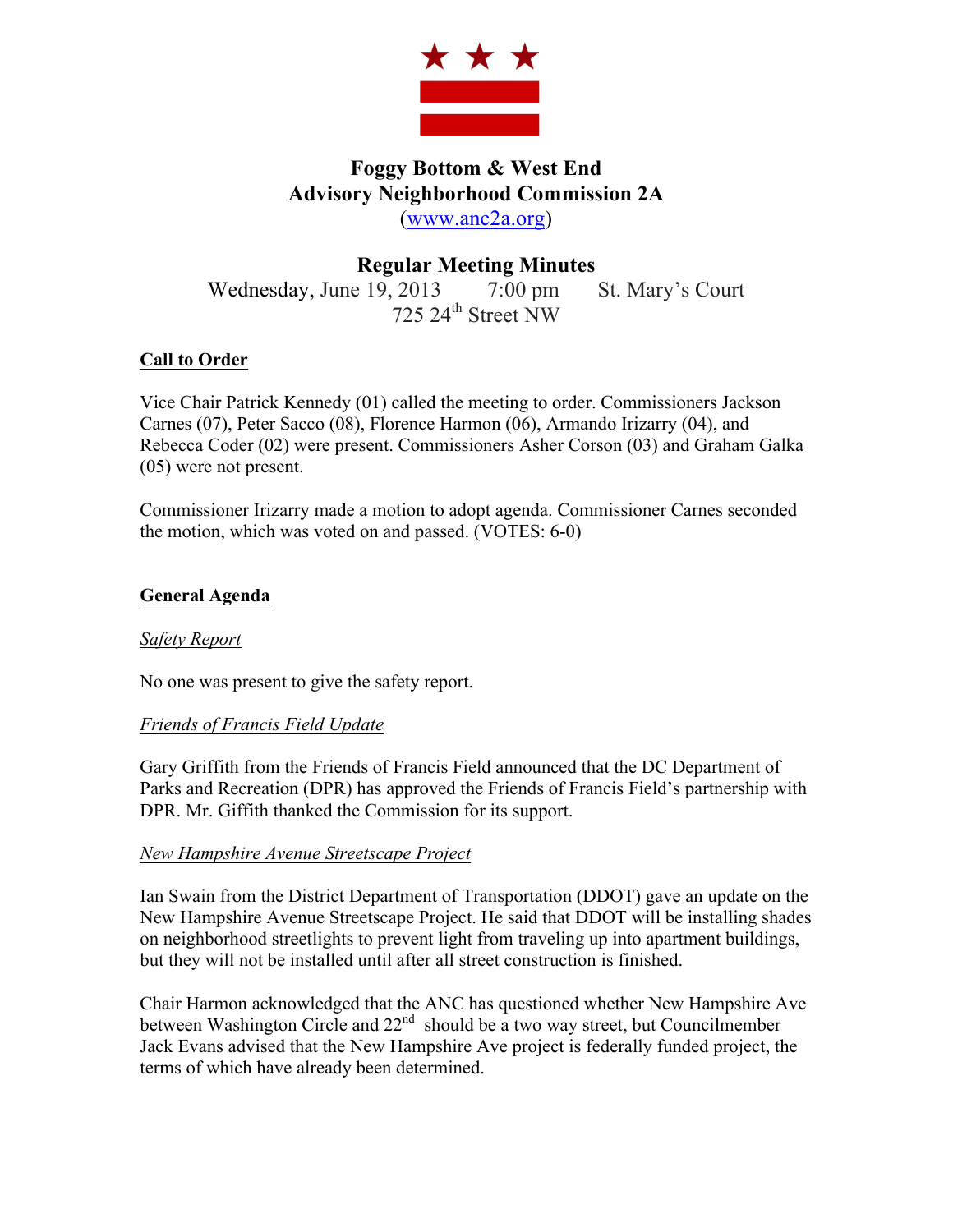Mr. Swain also said that the new crosswalk signals for getting into Washington Circle should be electrified within the next week.

#### **Regulatory Agenda**

#### **Matters before ABRA/ABC**

#### *Shadow Room: Hours Restriction Waiver*

Steve Acott was present for the Shadow Room. He said that the Shadow Room is formally requesting extended hours for July 3rd and  $4<sup>th</sup>$ . He is also requesting extended hours for Labor Day weekend, specifically for Friday, August 30th until 4 am, Saturday August 31st until 4 am, and Sunday September 1st until 4 am.

The Shadow Room has committed to having a police detail for each of those days. Steve Acott said that he has the detail stay, at minimum, thirty minutes after the club closes.

Multiple neighbors expressed concerns with Shadow Room customers regarding noise and other disturbances, especially on Thursday nights. Chair Harmon also acknowledged that there are were a significant amount of police reports relating to Shadow Room.

Commissioner Kennedy made a motion to authorize Chair Harmon to write a letter to the Metropolitan Police Department, asking for Shadow Room to be allowed a three hour detail for Thursday nights instead of the four hour minimum, and to have one police officer instead of the minimum of two. Rebecca seconded the motion, which was voted on and passed, (VOTES: 6-0)

## *Stoney's on L: Class "C" Restaurant Application*

The owners of Stoney's on L, and their legal counsel, were present to seek a letter of support from the ANC to ABRA for the owner's new restaurant at 2010 L Street NW.

The owners announced that Stoney's was celebrating its  $30<sup>th</sup>$  anniversary on its location at 14th and L Street NW this month.

Chair Harmon acknowledged that the owners have voluntary reduced sidewalk café hours per requests from the ANC to an 11 pm closing on Sunday through Thursday nights and a midnight closing on Saturday and Sunday nights.

The owners stated that there will be no outdoor entertainment and no amplified music for the sidewalk café. They also stated that the restaurant is planning on opening in October of 2013.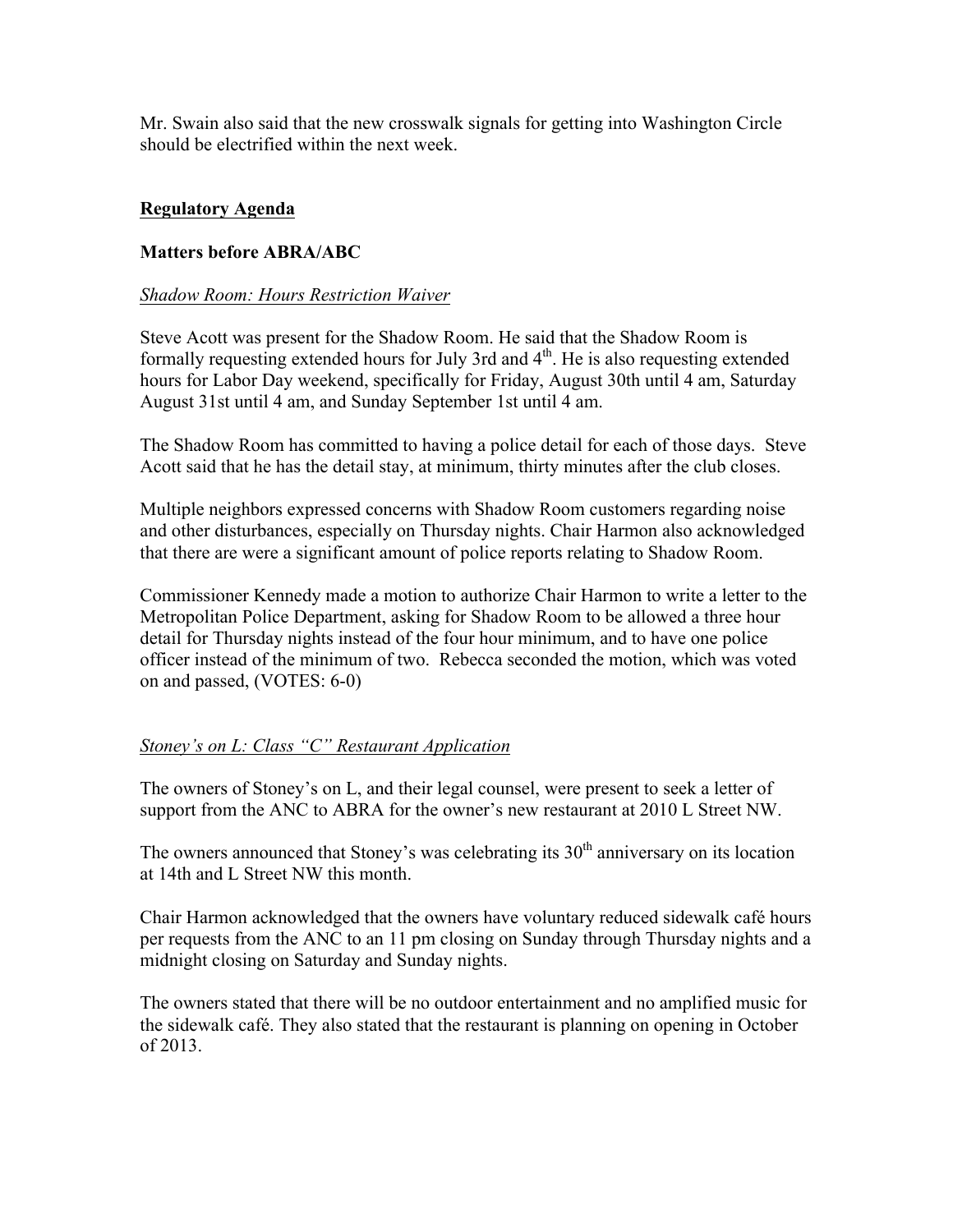Commissioner Kennedy said that it was great that the owners were accommodating to the ANC's needs so that there was no need for the ANC to protest.

Commissioner Kennedy made a motion to send a letter of support to ABRA. Commissioner Carnes seconded the motion, which was voted on and passed. (VOTES: 6- 0)

# **Matters before DDOT Public Space Committee**

## *Taylor Gourmet: Sidewalk Cafe*

The legal counsel for Taylor Gourmet, a new sandwich restaurant at 1750 Pennsylvania Avenue NW, was present to seek an ANC letter of support for Taylor Gourmet's application for a sidewalk café with the DDOT Public Space Committee.

The legal counsel said that the shop will be open from 11 am to 7 pm on weekdays, and will not be open on weekends. There will be no liquor served at the establishment; only soda and water will be served for beverages.

Commissioner Kennedy made a motion to send a letter of support. Commissioner Sacco seconded the motion, which was voted on and passed. (VOTES 6-0)

## **Golden Triangle Business Improvement District: Charter Renewal**

Ben Klein from the Golden Triangle BID was present with a draft resolution, which was seeking the ANC's support for Golden Triangle's charter renewal with the DC Department of Small and Local Business Development. Mr. Klein explained that the Golden Triangle is currently going through its charter renewal process, which they have to go through every five years.

Mr. Klein talked about the Golden Triangle's yellow jacket ambassador program, including how they greet people, clean the streets, and empty trash cans. He also talked about Golden Triangle's partnership with ANC 2A for the Duke Ellington Birthday Celebration.

Mr. Klein stated that they are currently working on more neighborhood rain gardens through coordination with the DC Department of the Environment, with one planned for 19<sup>th</sup> and L Street NW.

Commissioner Carnes made a motion to support Golden Triangle's resolution. Commissioner Coder seconded the motion, which was voted on and passed. (VOTES: 6- 0)

## **GW Radiation Oncology Outpatient Center: Certificate of Need**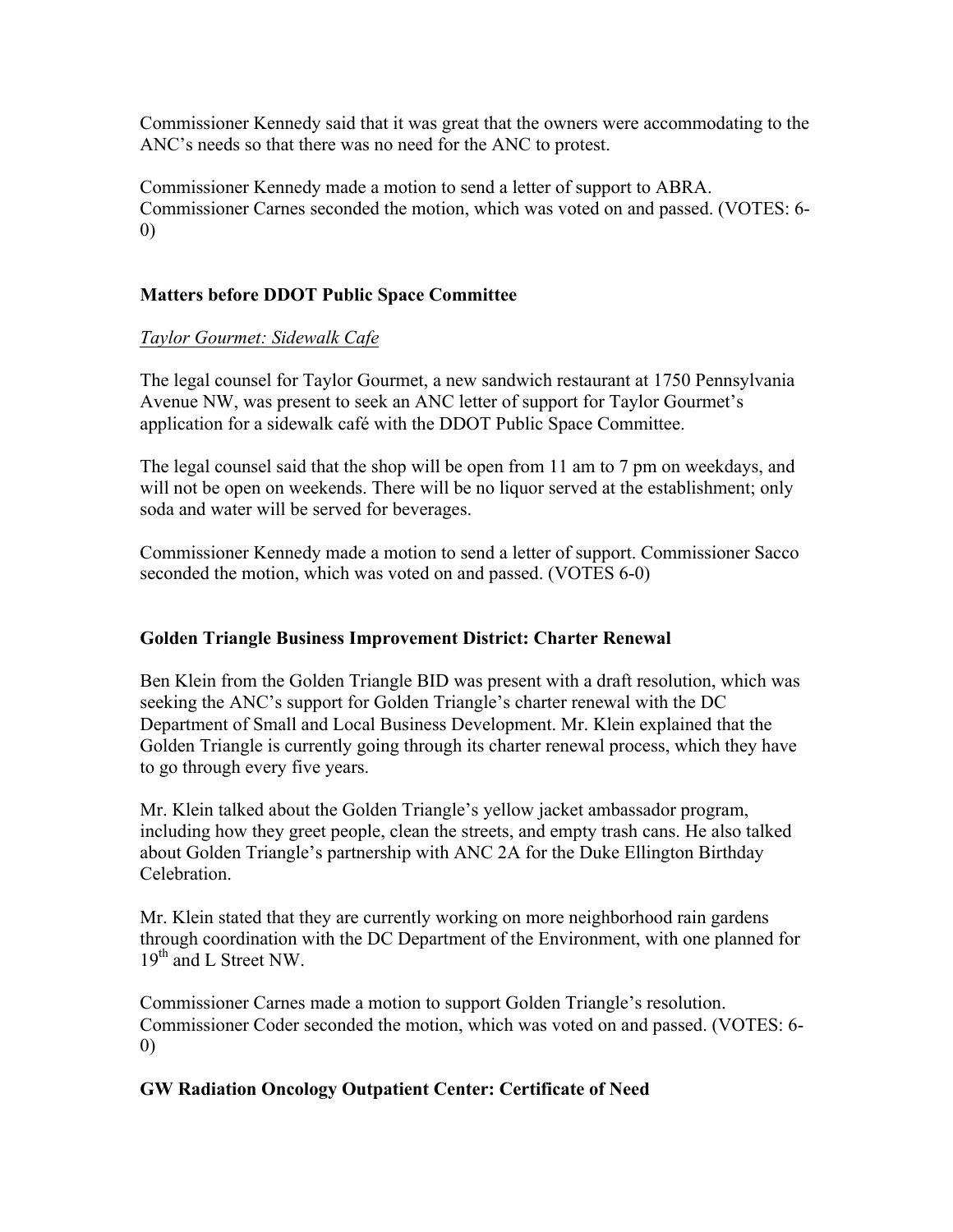Kimberly Russo, Chief Operating Officer of the GW Hospital was present with a draft resolution, seeking the ANC's support for a Certificate of Need. GW is looking to relocate the Radiation Oncology Outpatient Center to 2150 Pennsylvania Ave NW, the current GW Medical Faculty Associates building.

Ms. Russo said that there are very specific structural requirements for a radiation oncology center, which limits the spaces available. The new location they have picked is only one block from the GW Hospital, close to the Foggy Bottom Metro station, along major bus lines, and offers on site parking for patients.

Ms. Russo said that the center will not take market share for other District hospitals. The center is working with the Department of Health to ensure that cancer treatments will be un-interrupted for patients.

Commissioner Sacco made a motion to support GW Hospital's resolution. Commissioner Irizarry seconded the motion, which was voted on and passed. (VOTES: 6-0)

#### **Administration**

Chair Harmon announced that the Epilepsy Foundation will be holding an arts workshop (see flyer from mail e-mail).

Chair Harmon also said that the ANC needs to schedule an initial meeting for the bylaws committee. Committee co-chairs Carnes and Kennedy said that they will work on setting a date for the first meeting.

Chair Harmon called the meeting adjourned at 8:52 pm.

#### **Attachment # 1: Inquiry to ABRA re MPD Detail for Shadow Room**

 $\mathcal{L}_\text{max}$  , and the contribution of the contribution of the contribution of the contribution of the contribution of the contribution of the contribution of the contribution of the contribution of the contribution of t

Government of the District of Columbia Foggy Bottom and West End Advisory Neighborhood Commission 2A

c/o West End Library 1101 24th St., N.W. Washington DC 20037

November 5, 2013

Fred Moosally, Director Alcoholic Beverage Regulatory Administration 2000 14th Street NW Washington, DC 20009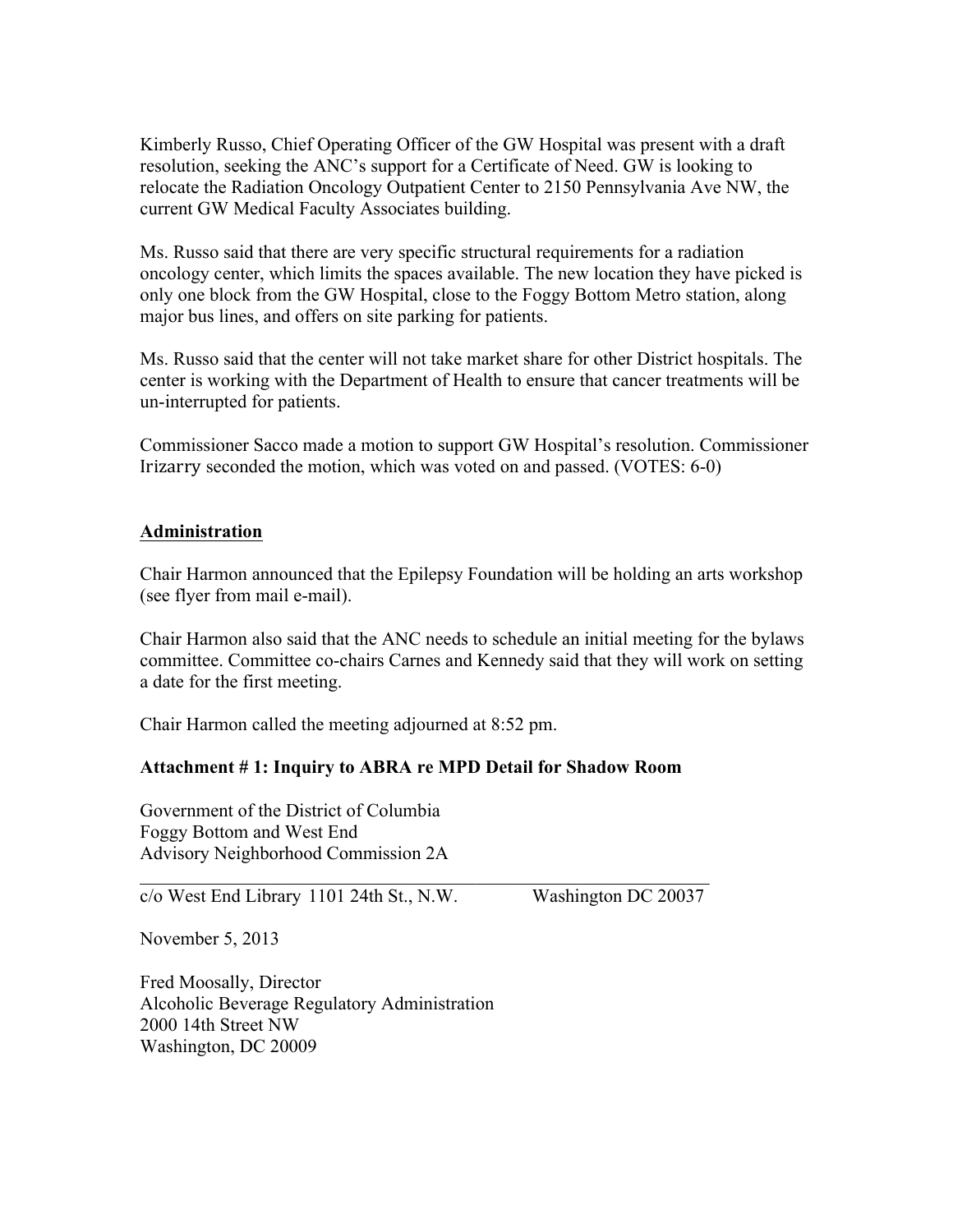RE: Metropolitan Police Detail (MPD) for Acott Ventures, LLC (t/a Shadow Room) 2131 K Street, NW License No. ABRA-075871

Dear Director Moosally:

At its regularly scheduled meeting on June 19, 2013, the Foggy Bottom and West End Advisory Neighborhood Commission ("Commission" or "ANC 2A") authorized me to write a letter to ABRA, pursuant to a request from Shadow Room representative Mr. Stephen Acott, to inquire if it is possible for Shadow Room to hire a MPD detail for less than the required minimum of four hours and with only one officer. At the June 19, 2013 ANC meeting, Mr. Acott said that because of MPD detail costs, Shadow Room cannot provide a MPD detail, which is desired by the neighborhood, to control noise and crowds caused by Shadow Room patrons upon closing.

Sincerely,

Florence Harmon Chairperson

cc: Applicant Sarah Fashbaugh, ABRA Community Resource Advisor

## **Attachment # 2: DDOT public space application for Taylor Gourmet**

 $\mathcal{L}_\text{max}$  , and the contribution of the contribution of the contribution of the contribution of the contribution of the contribution of the contribution of the contribution of the contribution of the contribution of t

Government of the District of Columbia Foggy Bottom and West End Advisory Neighborhood Commission 2A

c/o West End Library 1101 24th St., N.W. Washington DC 20037

via email July 1, 2013

Catrina Harrison Coordinator, DDOT Public Space Committee District Department of Transportation 1100 4th Street S.W. / 2nd Floor Washington, DC 20024

Re: DDOT public space application for 1750 Pennsylvania Ave NW DDOT Tracking # 83222 (Taylor Gourmet)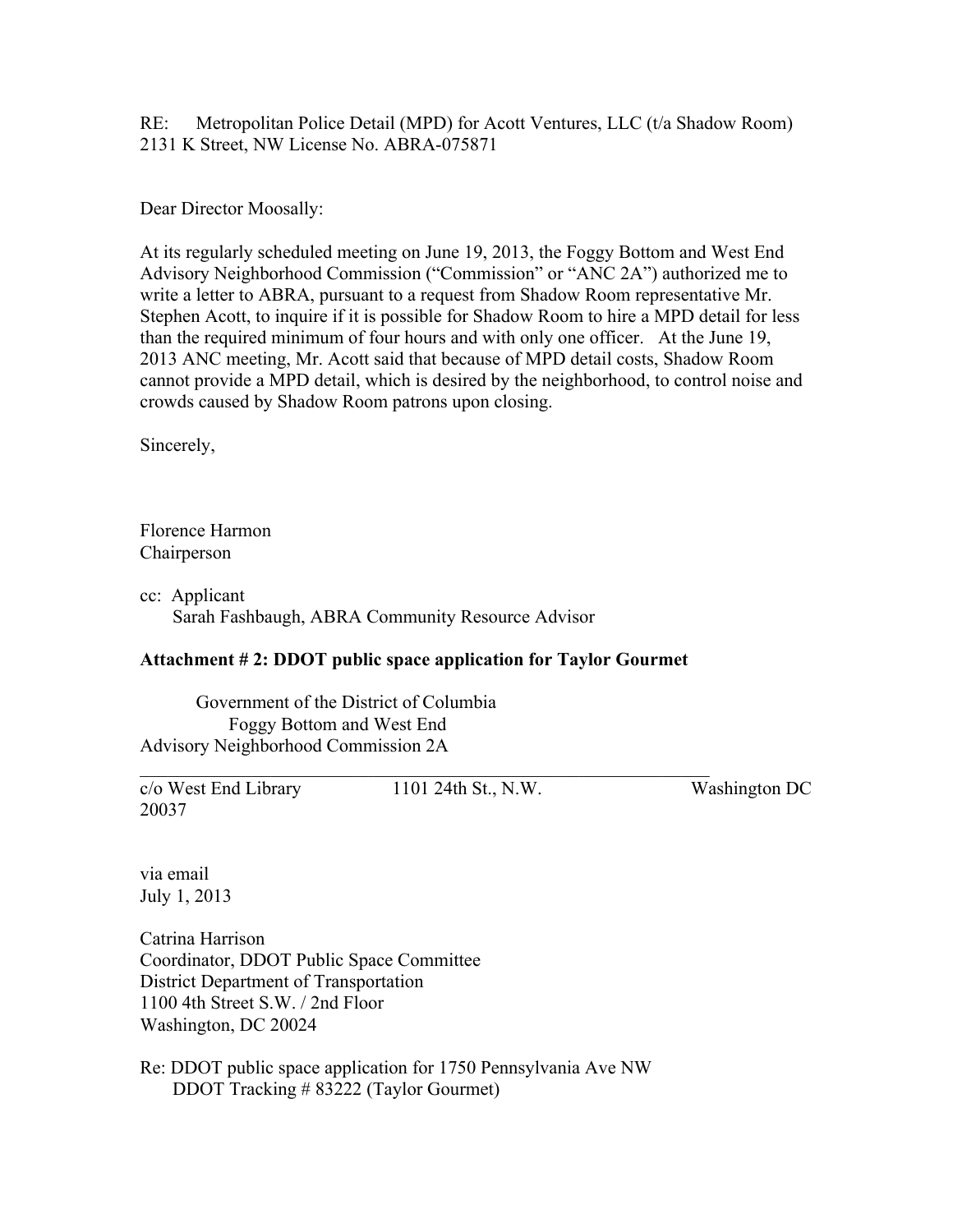Dear Ms. Harrison:

At its regularly scheduled meeting on Wednesday, June 19, 2013, with a quorum of six of the eight commissioners present, the Foggy Bottom & West End Advisory Neighborhood Commission 2A (ANC 2A) voted unanimously to support the above referenced public space application.

I did not receive the DDOT ANC form, which I would normally complete to indicate this position. However, this letter signifies the ANC 2A support of this public space application for the Taylor Gourmet establishment to be located at 1750 Pennsylvania Ave NW.

ON BEHALF OF THE COMMISSION:

Sincerely,

Florence Harmon Chair

cc: ANC 2A Commissioners Carlos Iglesias

#### **Attachment # 3: Golden Triangle BID charter renewal**

Government of the District of Columbia Foggy Bottom and West End Advisory Neighborhood Commission 2A

c/o West End Library 1101 24th St., N.W. Washington DC 20037

via email July 1, 2013

District of Columbia Department of Small and Local Business Development 441 4th Street, NW, Suite 970 North Washington, DC 20001

 $\mathcal{L}_\text{max}$  , and the contribution of the contribution of the contribution of the contribution of the contribution of the contribution of the contribution of the contribution of the contribution of the contribution of t

Re: Golden Triangle BID charter renewal

On June 19, 2013, at a duly-noted regular public meeting with a quorum of six of eight commissioners present, the Foggy Bottom and West End Advisory Neighborhood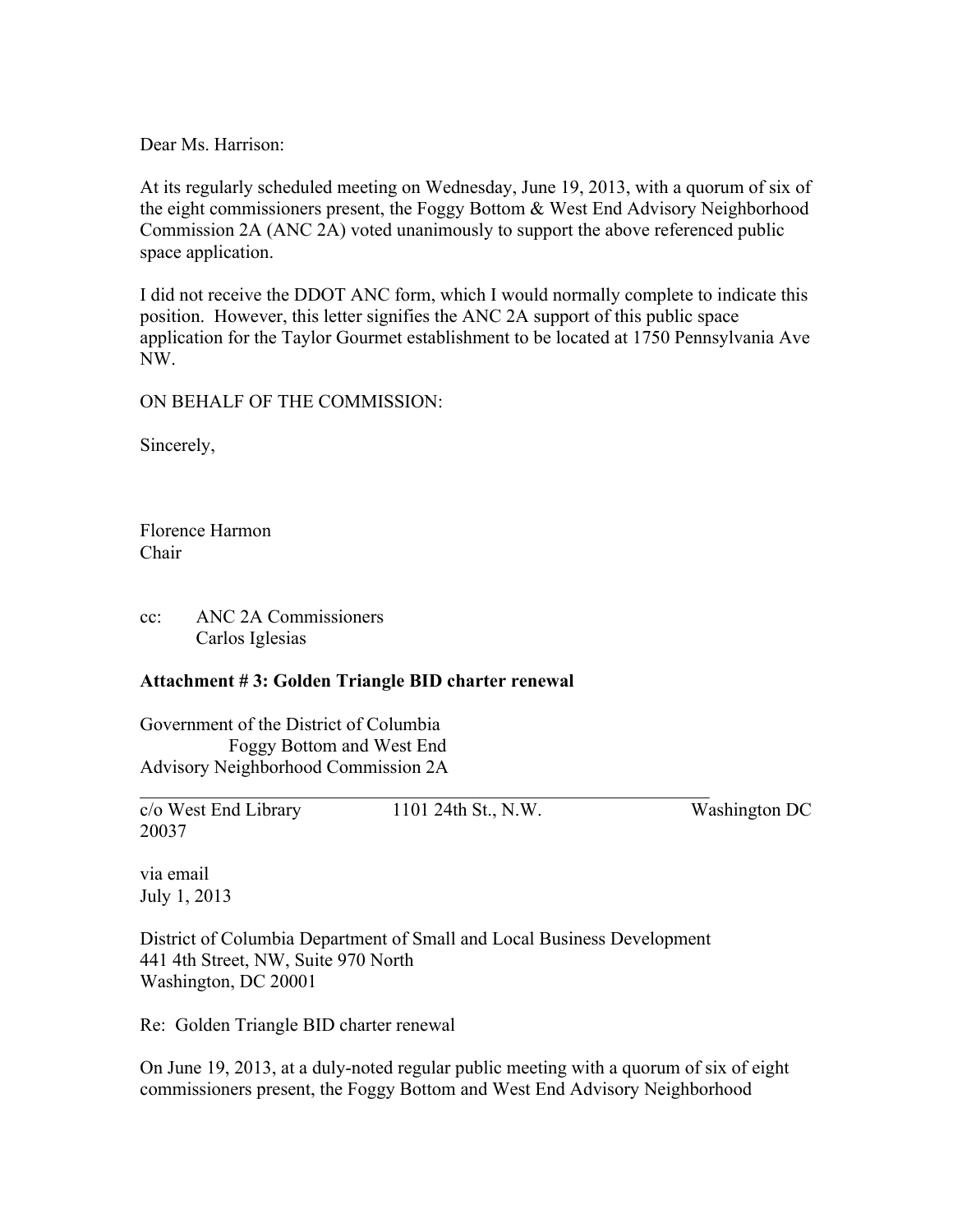Commission ("ANC") 2A voted to support the above-referenced application from the Golden Triangle Business Improvement District to renew their charter with the DC Department of Small and Local Business Development, and adopted the following resolution:

Whereas the Golden Triangle Business Improvement District ("BID") has for years been an active partner with the ANC in keeping the neighborhood both lively and livable;

Whereas the Golden Triangle BID's programs address many neighborhood issues, including business development, infrastructure improvements, trash, homelessness, liquor impacts, and more;

Whereas the Golden Triangle BID organizes activities that improve the neighborhood, including concerts in the park and others;

Whereas the Golden Triangle BID provides substantial landscaping and maintenance services to Duke Ellington Park in the historic West End neighborhood of ANC 2A;

Therefore be it resolved that ANC 2A supports the renewal of the Golden Triangle BID's charter.

ON BEHALF OF THE COMMISSION:

Sincerely,

Florence Harmon Chair

Cc: ANC 2A Commissioners Ben Klein, Golden Triangle BID

#### **Attachment #4: George Washington University Hospital, Certificate of Need for its Radiation Oncology Program**

July 3, 2013

Amha Selassie, Director State Health Planning and Development Agency 825 North Capitol Street, NE Third Floor Washington, DC 20002

RE: The George Washington University Hospital, Certificate of Need for its Radiation Oncology Program